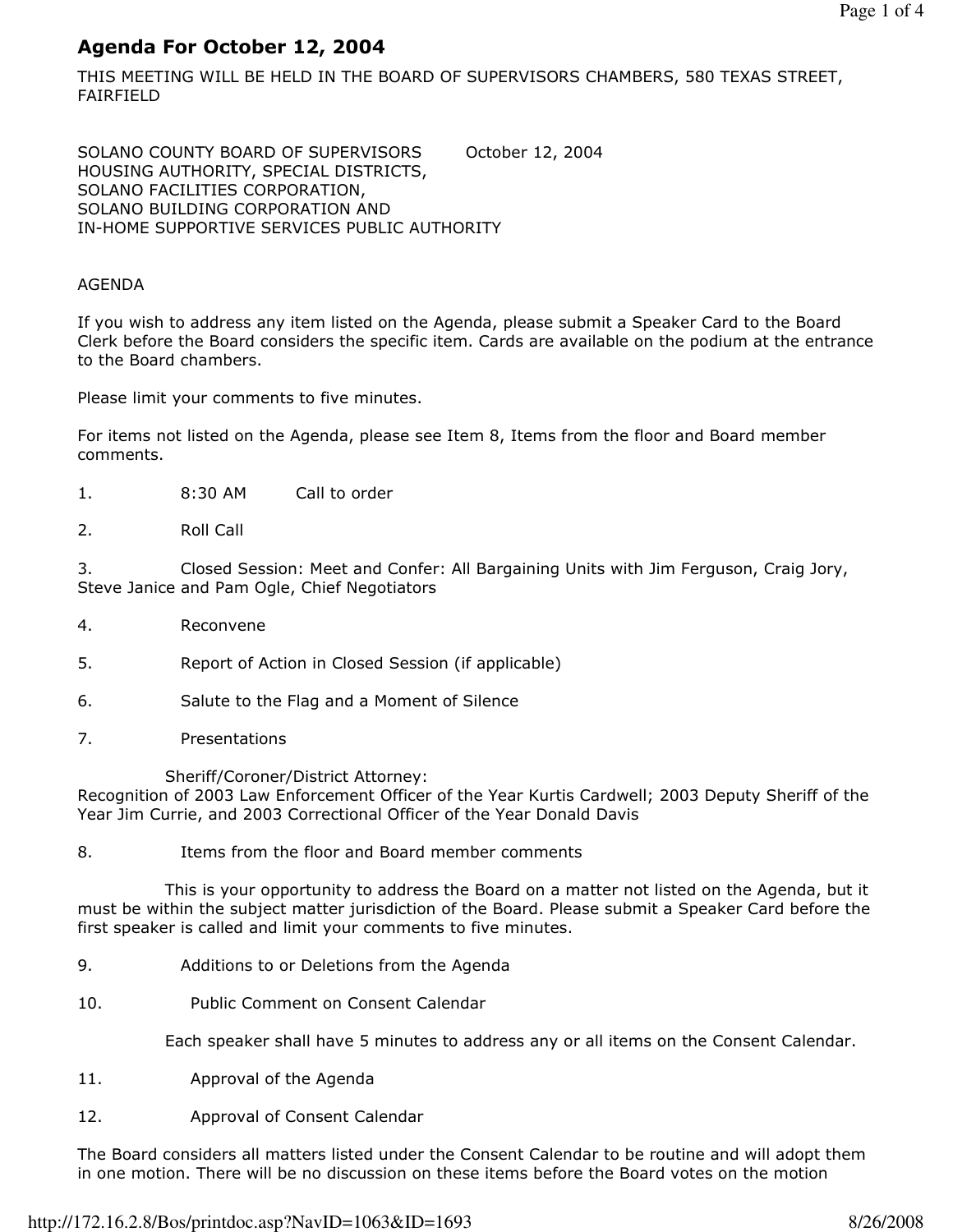unless Board members request specific items be discussed and/or removed from the Consent Calendar.

CONSENT CALENDAR

### GENERAL GOVERNMENT

13. Clerk of the Board of Supervisors:

Approval of Minutes: Board of Supervisors September 28, 2004; Rural North Vacaville Water District September 28, 2004

14. Auditor-Controller:

 Accept report on examination of the books of Solano County Treasury as of June 30, 2004 with all funds totaling \$732,184,691

### HEALTH AND SOCIAL SERVICES

15. Health and Social Services:

A) Approve amendment to agreement with Robert P. Dickey, M.D. in amount of \$48,500 for total agreement amount of \$126,081 for period July 1, 2004 to June 30, 2005 to provide medical consultation services for California Children Services (CCS) program, Family Health Services Clinics, and Employment and Eligibility Division programs

B) Approve agreement in amount of \$240,000 with Solutions West Consulting for period of October 18, 2004 through September 30, 2005 for project management of CalWIN Welfare Data System; approve appropriation transfer in amount of \$83,000 from Salaries to Contracts C) Approve contract for the period of October 15, 2004 through June 30, 2005 with Curtis Hunt in amount of \$75,000 to provide consultant services to the Tobacco Master Settlement Health Improvement Initiative Activities City Teams Project

CRIMINAL JUSTICE: None

LAND USE/TRANSPORTATION: None

OTHER: None

#### SCHEDULED CALENDAR

- 16. Rescheduled Consent Items: (Items pulled from Consent Calendar above)
- A) E)
- B) F)
- $(C)$   $(G)$
- D) H)

#### GENERAL GOVERNMENT

17. County Administrator:

 A) Receive a report on implementing recommendations by the State Board of Corrections (BOC) in its Management Review on the Fouts Springs Youth Facility; consider accepting the Corrective Action Plan to address the specific recommendations contained in the (BOC) report

 B) Consideration and direction regarding potential amendments to the Joint Powers Agreement with Colusa County for operation of Fouts Springs Youth Facility

### 18. General Services:

 Receive a report on the status of County parks, open spaces, funding and a future Park District; provide direction to staff regarding building community consensus, participating in Regional Park District discussions, and recommendations for future governance of regional parks; direct staff to return to the Board with an analysis of growth for the existing county park system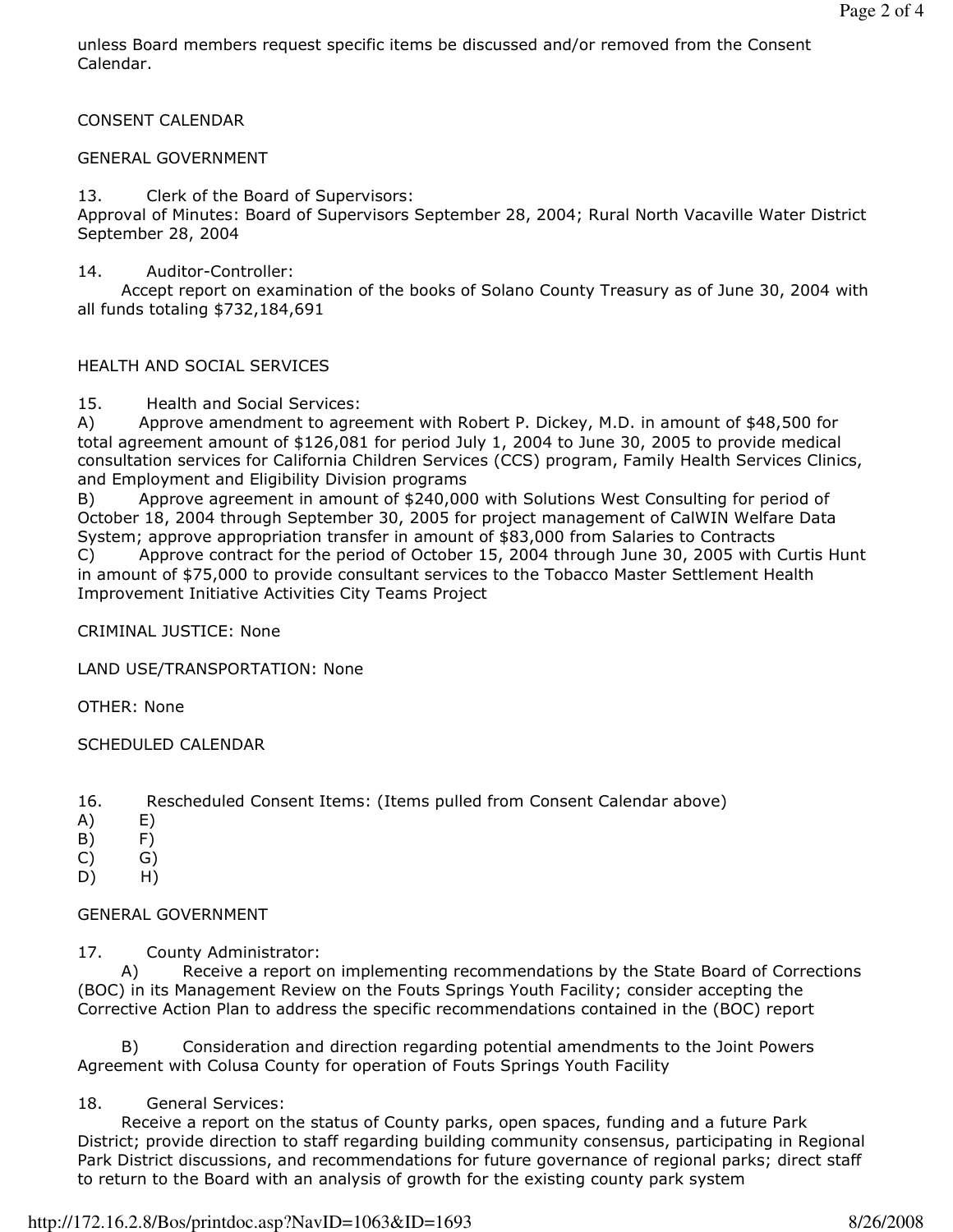### HEALTH AND SOCIAL SERVICES: None

### CRIMINAL JUSTICE: None

## LAND USE/TRANSPORTATION

### 19. Resources Management:

 A) Conduct a noticed/published hearing to consider approval of Minor Subdivision Application No. MS-01-10 of Bobby D. Mistler to subdivide one 163 acre parcel into three parcels of 47.5, 50.6, and 65 acres respectively, located at 7290 Tremont Road zoned A-40 (Exclusive Agriculture); approve a resolution adopting a Negative Declaration of Environmental Impact and approving Minor Subdivision Application No. MS-01-10; adopt the suggested findings and approve Tentative Parcel Map MS-01-10

 B) Consider adoption of a resolution recommending the Local Agency Formation Commission (LAFCO) approval of the proposed Vacaville Sphere of Influence amendment for the Moody Property (APN 136-120-010,020,030), located in southeast Vacaville between Leisure Town Road and the Southern Pacific rail line

OTHER: None

SPECIAL DISTRICTS GOVERNED BY THE BOARD OF SUPERVISORS:

Rural North Vacaville Water District

20. Resources Management:

 A) Conduct a noticed/published hearing to consider adoption of a resolution amending the District's Rules and Regulations for conversion of reserved water service connections to supplemental water service connections; adoption of a resolution designating assessments collected from reserved water service connections to be placed in the Reserve for Major Maintenance, Capital Improvement or the Debt Reserve

 B) Discussion and possible action regarding appointment or election of the District Board of Directors for the Rural North Vacaville Water District; direct District staff to proceed with calling for a District election regarding appointed verses elected District Board of Directors

# MISCELLANEOUS ITEMS

21. Appointments/Resignations to Boards and Commissions: None

22. Adjourn: to lunch followed by 1:30 p.m. Joint Meeting with Solano County Fair Board, Solano County Fairgrounds, Satellite Wagering Facility, Vallejo

### MEETING CALENDAR

| $10/12$ 1:30 p.m.                                                      |             | Joint Meeting Board of Supervisors and Solano County Fair       |
|------------------------------------------------------------------------|-------------|-----------------------------------------------------------------|
| Board, Solano County Fairgrounds, Satellite Wagering Facility, Vallejo |             |                                                                 |
| 10/12                                                                  | 4:00 p.m.   | Maternal, Child, and Adolescent Health Advisory Board, 275      |
| Beck Ave., Conf. Rm. 1, FF                                             |             |                                                                 |
| 10/13 9:00 a.m.                                                        |             | Yolo-Solano Air Quality Management District, 1947 Galileo       |
| Court, Suite 103, Davis                                                |             |                                                                 |
| $10/13$ 6:00 p.m.                                                      |             | Alcohol and Drug Advisory Board, 2101 Courage Dr., FF           |
| 10/13                                                                  | 6:00 p.m.   | Solano Transportation Authority Board, Suisun City              |
| Hall, 701 Civic Center Blvd., Suisun                                   |             |                                                                 |
| 10/13                                                                  | $6:15$ p.m. | Solano County Fair Board of Directors, Administration Building, |
| Solano County Fairgrounds, Vallejo                                     |             |                                                                 |
| 10/14                                                                  | 1:30 p.m.   | Emergency Medical Care Committee, 275 Beck Ave., Conf. Rm.      |
| 1, FF                                                                  |             |                                                                 |
| 10/14                                                                  | 6:00 p.m.   | City-County Coordinating Council, 508 Elmira Rd., Vacaville     |